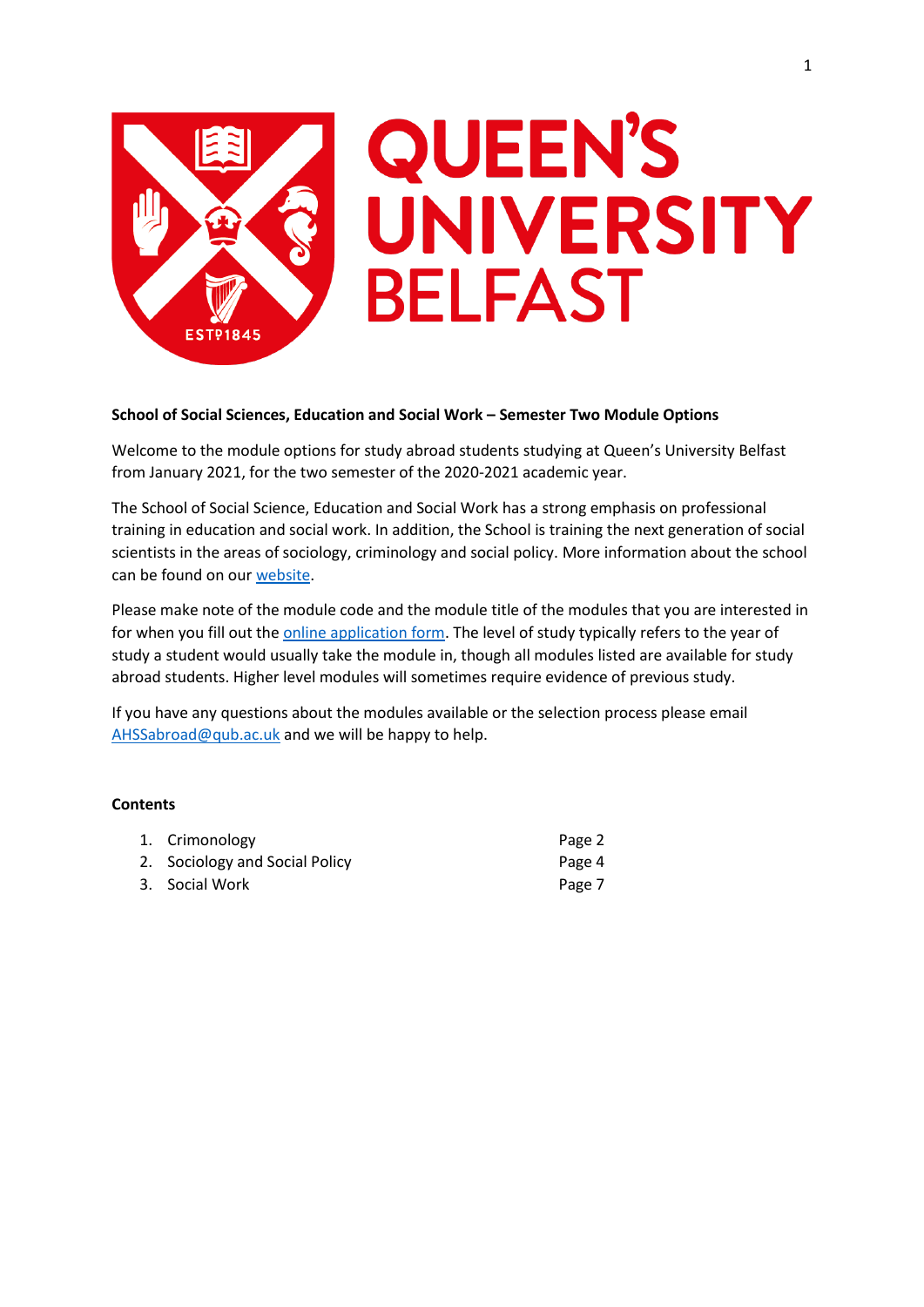# **Criminology**

# **Exploring Criminology**

#### *CRM1002 – Level 1*

This module uses a variety of different teaching techniques, such as film, videos, field-trips and participant observation to explore a variety of different themes within criminology. The module aims to encourage the students to move beyond the lecture and the text to observe and explore the reality of crime, policing and administration of justice in the real world.

## **Crime and the Media**

## *CRM2006 – Level 2 – Students may need to show evidence of previous study.*

The module is divided into two sections: 'Crime in the News' and 'Fictional Crimes'. The former includes discussion of the representation of politically-motivated violence (particularly in relation to Northern Ireland and the Israel-Palestine conflict), news stories of sexual violence (again, with an emphasis on research about Northern Ireland), and moral panics. The latter section will look at how the internet as well as explicitly fictional representations of crime can impact on crime, perceptions of crime and criminal justice processes. This part of the course explores themes of lawlessness, allocation of blame for crime, and the impact of screen violence.

#### **Policing and Society**

## *CRM2008 – Level 2 – Students may need to show evidence of previous study.*

The module introduces students to the area of policing and explores the main theories, concepts and debates in this field. The first half of the course begins by exploring the origins of policing, the relationship between policing and broader social factors, police work, police culture and concerns about police accountability and legitimacy. The second half of the course will examine the cost of policing, the use of performance indicators, policing controversies, the globalisation of policing methods and the increasing privatisation of policing. In particular, the experiences of Northern Ireland, Britain and Ireland will be used to highlight the importance of these topics. The primary objective of this module is to challenge students' perceptions about crime and criminals. In doing so, the module is organised under three broad sub-headings: Street Crime, Suite Crime and State Crime. This module is global in scope and draws largely on scholarly research and informed journalistic accounts to help students develop a broader critical awareness of crime and society.

#### **Youth, Crime and Criminal Justice**

#### *CRM3003 – Level 3 – Students may need to show evidence of previous study.*

This module explores young people's engagement in antisocial behaviour and crime. It will consider the extent and nature of teenage delinquency, how it changes with age and its association with other adolescent problem behaviours (alcohol and drug use; school exclusion; risky sexual behaviour, etc.). Analysis of official statistics and self-report survey data will be placed within a broader understanding of the social construction of youth, drawing on political, media and other sources. The module will introduce and critically examine major theoretical explanations of youth crime including, radical and realist perspectives (labelling, moral panics, left and right realism), subcultural theory (subcultures, counter cultures, consumerism and "style") and developmental/life course perspectives (the work of Farrington, Moffitt, Sampson, and Loeber). In addition, the course will review recent social policy responses to youth crime. These range for early childhood prevention programmes such as Sure Start, school and non-school based education and training programmes, through to the introduction of new police and civil powers such as zero tolerance, curfews, alcohol bans, and ASBOs. Finally, the module will examine the criminal justice response to teenage crime. Contrasts will be made between traditional welfare and justice approaches. Current evidence of the effectiveness and efficacy of current intervention programmes will also be considered.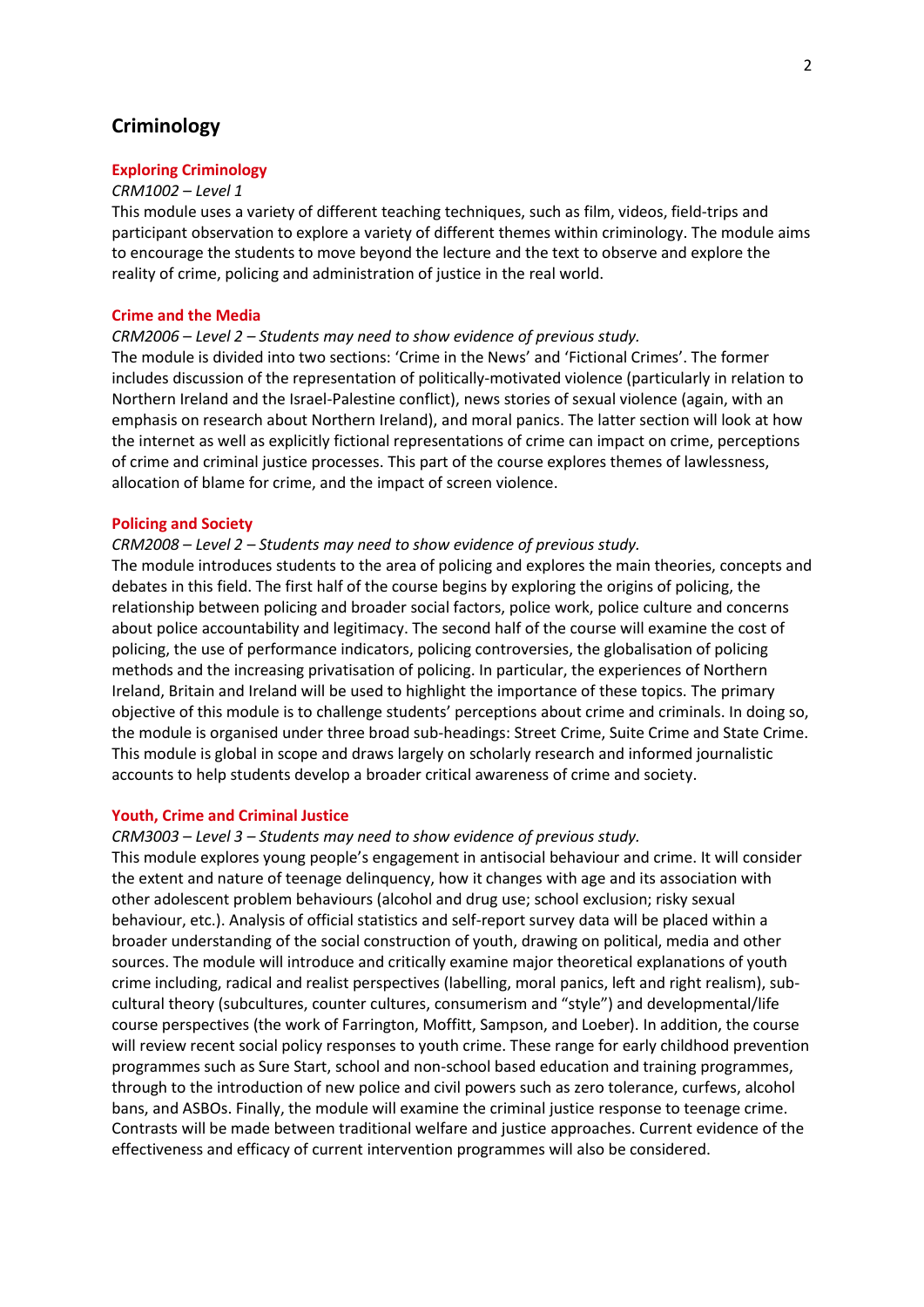# **Criminology Across Borders**

*CRM3007 – Level 3 – Students may need to show evidence of previous study.* This module will touch upon some supranational criminological issues in contemporary societies. It aims to consider how crime and justice unfolds outside the remit of the sovereign state. In particular, it will cover the following topics:

- Crime and Justice Beyond the state: Globalization, and state sovereignty, challenges for crime and justice.
- Transnational threats: from the emergence of international crime, to contemporary issues such as terrorism, migration and organised transnational crime as current international threats.
- War and its framing: crime, justice or new forms of war; and responses to conflicts.
- International Policing: the raise of Interpol, Europol and Frontex; their role and functions; data mining and technology; drones as policing tools; the continuum between war and the re-structuring of the security sector.
- International Criminal Courts and the crimes of Genocide, Crimes against Humanity; War Crimes; Rape as a Weapon of War.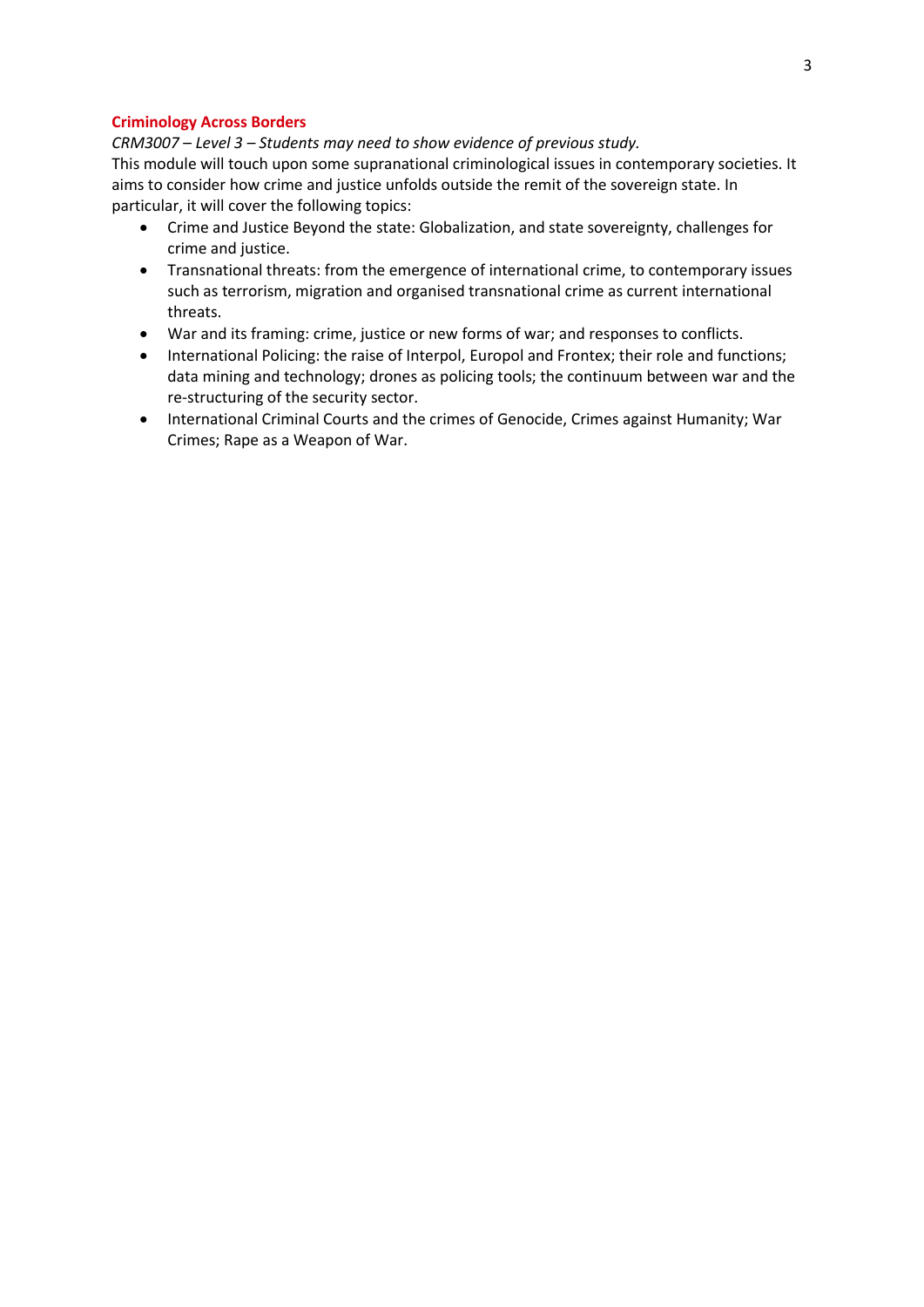# **Sociology and Social Policy**

# **The Sociological Imagination**

#### *SOC1002 – Level 1*

This module aims to provide a general introduction to doing sociological research, through a critical engagement with landmark studies. C. Wright Mills' idea of a 'sociological imagination' provides the framework for evaluating the quality of key pieces of research, exploring the connections between how they are defined, carried out and written up. The module covers a range of research methods, as they are employed in studies of important aspects of social life, such as racism, drugs and urban life, love and technology, social networking, education and masculinity and violence. The module also provides an in-depth introduction to the theoretical character of sociology by introducing classic perspectives shaping the discipline.

#### **Digital Society**

*SQM1003 – Level 1 – Students may need to show evidence of previous study and will be determined on a case-by-case basis, subject to departmental consent.*

This module will be both theoretical and intensely practical. Tutorials, assignments and group activities are designed to help students confront digital technology and apply their skills to navigating and utilising that. Lectures are focused on using theory to critically reflect on how technological advancements fit into or alter accounts of how society is shaped the way it is. Particular emphasis is placed on enhancing students' appreciation of the idea of data. We are all of us contributing to the growth of 'big data', making use of data in our everyday lives and, often, paying for services with our data. But what is 'big data'? Through exploration of concepts such as database matching, artificial intelligence and internet of things, we will examine how technology is being used to understand humanity and debate whether this process is 'disrupting' or reinforcing society's existing strata and structures. Students will be encouraged to reflect critically on their own use of information and communication technologies and how this behaviour shapes contemporary society. This will include examination of the 'information revolution' and its effects on communication and social relations: local and global, personal and institutional. Students will also be encouraged to examine evidence both supporting and challenging commonplace perceptions of digital media's influence on modern life.

#### **Themes and Issues in Social Policy**

*SPY1005 – Level 1 – Students may need to show evidence of previous study.*

This module will look at contemporary developments and trends across a range of social policy areas in the UK. It will encourage students to examine the various ways in which key social policy 'problems' have been addressed. The first half of the module will introduce students to social policy in a range of substantive areas such as education, employment, housing, crime, health and social care. The second half of the module will take a more focused approach by exploring the ways in which social policy has sought to improve the welfare and well-being of particular groups in society with respect to children and young people, disability, ethnicity, gender, sexuality and older people.

#### **Social Inequalities and Diversity**

# *SOC2002 – Level 2 – Students may need to show evidence of previous study and will be determined on a case-by-case basis.*

This module will critically examine key sociological debates about the character and dynamics of contemporary society from the point of view of social inequalities. It provides an introduction to key concepts, current research findings, and theories of social inequality. The objective is to discuss how social inequality impinges on virtually all facets of individual and social life and how it is created and maintained.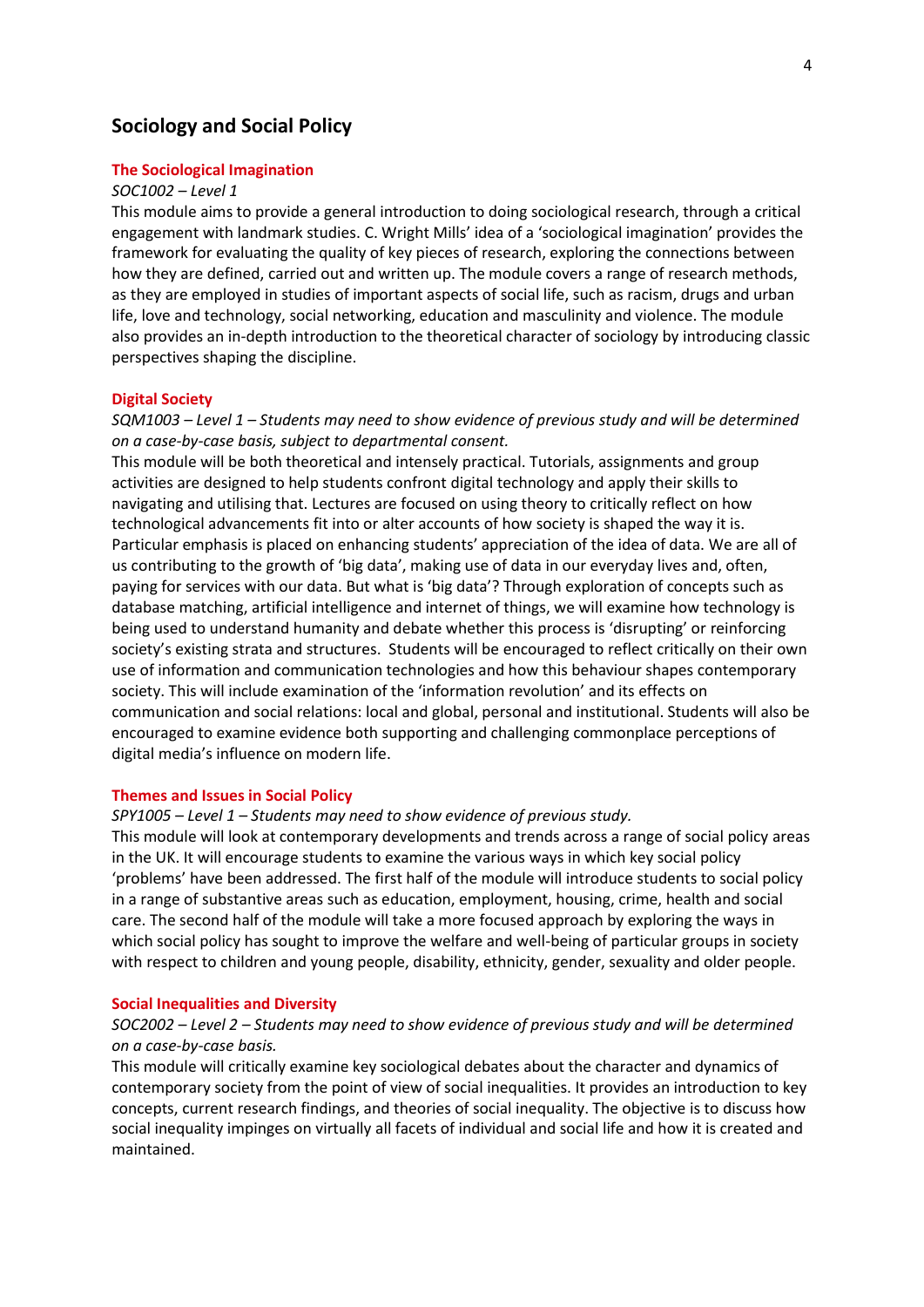# **Qualitative Skills Research**

*SOC2003 – Level 2 – Students may need to show evidence of previous study and will be determined on a case-by-case basis.*

Introduces students to a variety of qualitative and explorative research methods, including research ethics and methods of data collection.

#### **Questions for an Ageing World**

*SPY2009 – Level 2 – Students may need to show evidence of previous study and will be determined on a case-by-case basis.*

This course provides a critical understanding of how social policy shapes a person's life trajectory. The course takes a life course perspective, immersing students in a range of social science literature including social gerontology, social policy and life course sociology. Key issues and themes covered include human rights (including children's rights), disability, old age, birth and death. The role of public information and education in developing human agency is explored through the examination of contentious issues in social policy such as birth practices and our experience of death and dying.

#### **Theory Counts**

*SQM2001 – Level 2 – Students may need to show evidence of previous study and will be determined on a case-by-case basis, subject to departmental consent.*

This module is designed to complement the core Sociology Development of Social Theory module, which introduces students to a range of sociological theories. The module will explore the relationship between theoretical development and empirical evidence. Theory Counts examines how different theories use, or ignore, quantitative data. It will also introduce students to approaches to testing theories using different types of quantitative data. Students will be exposed to research design issues as well as a range of analytical strategies involved in the testing of different theories.

#### **Issues in Contemporary Irish Society**

*SOC3005 – Level 3 – Students may need to show evidence of previous study.*

The module aims to develop a sociological understanding of the dramatic social change which has occurred in recent times on the island of Ireland (particularly Northern Ireland). This will be accomplished by focusing on a series of key issues which help to illustrate both the scale and the nature of the transformations involved.

## **Global Risk Society: Power and Participation**

#### *SOC3048 – Level 3 – Students may need to show evidence of previous study.*

The purpose of this module is to examine from a sociological perspective some of the major trends that are transforming social relations on a global scale. As world leaders become increasingly comfortable in referring to a 'global society', we question the nature of what is being created and how this is being achieved. By applying concepts from political sociology in particular, this course will provide insights into the relations of power behind these trends and the new forms of social participation that they have provoked.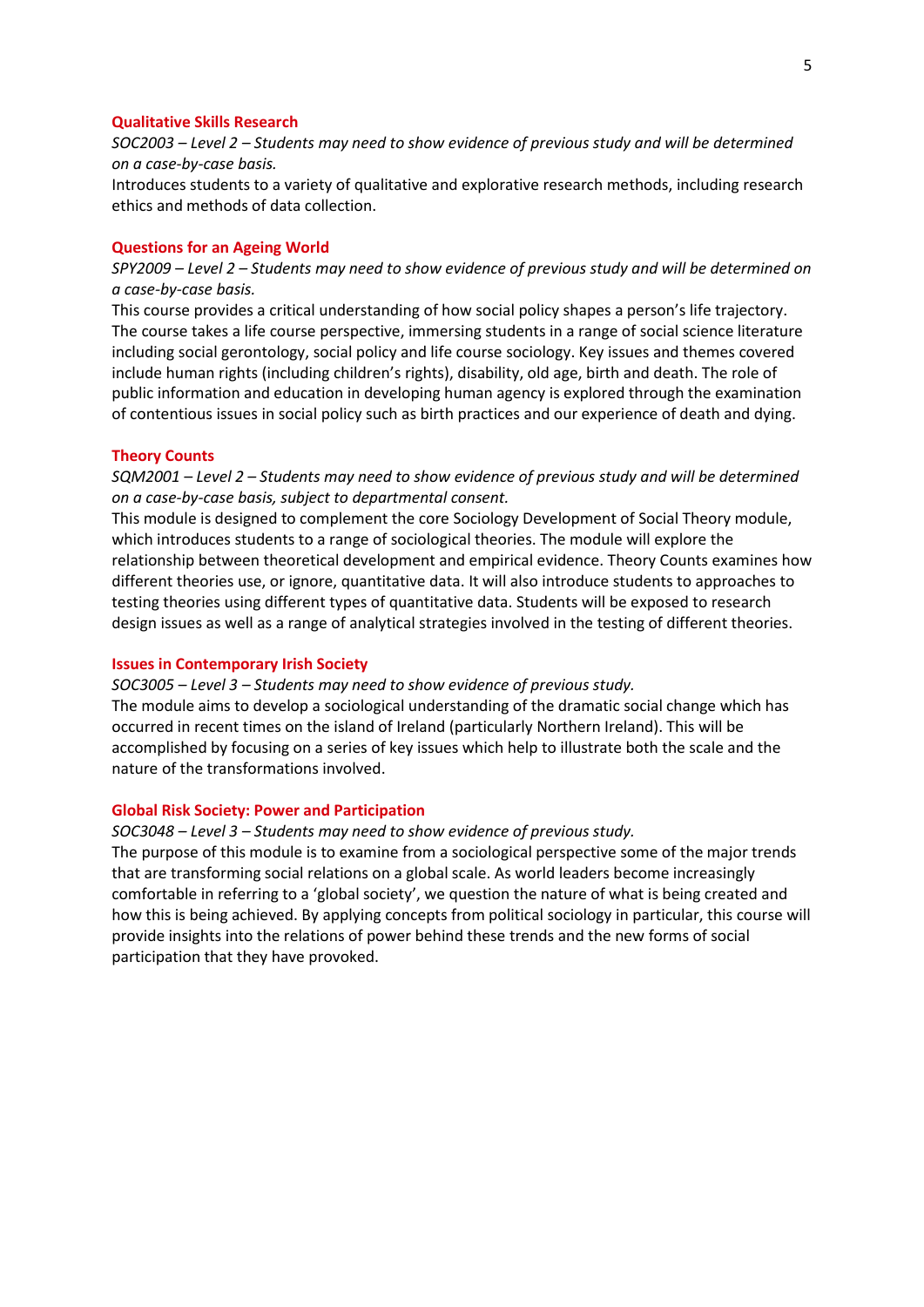#### **Emotion, Power and Politics: The Political Sociology of Emotions, Trump, Brexit and Populism**

*SOC3053 – Level 3 – Students may need to show evidence of previous study. Places on this module are limited so application will not guarantee enrolment.*

The module will introduce and give students a firm understanding of a new, and increasingly important, sub-field that operates at the intersection of political sociology, and the sociology of emotion: the political sociology of emotion. The approach is interdisciplinary, deploying concepts and literature from various areas across the social sciences, including social and political theory, sociology and the sociology of emotion, political psychology, and political science. The module examines the 'politics-emotion nexus' in various ways, and shows how an understanding of emotion has become increasingly salient in and vital for the explanation of the contemporary world. There will be seminars addressing the relationships between emotions and: social movements; nationalism; affective and/or emotional citizenship; war and conflict; the emotional state; the increasing importance of emotions in and for party politics; the rise of populism, Trump, and Brexit; and emotions in post-conflict and divided societies. This is a research-led module, arguing for the importance and distinctiveness of the sociological approach to understanding and explaining these issues, and introducing work and case studies at the very cutting edge of the discipline. Teaching will combine a lecture and seminar/discussion format.

#### **Modelling the Social World**

*SQM3004 – Level 3 – Students may need to show evidence of previous study and foundational skills. Enrolment will be determined on a case-by-case basis, subject to departmental consent.* The module will enable students wishing to acquire advanced multivariate quantitative methods to be trained in such methods. This may include methods such as event history, multilevel modelling, or structural equation modelling.

#### **Policy Briefing Paper**

#### *SPY3002 – Level 3 – Students may need to show evidence of previous study.*

Students prepare a policy briefing paper, on an issue of contemporary importance, based on a request from a voluntary/community sector body in liaison with the Northern Ireland Science Shop. If a suitable request is unavailable, the briefing will be on a topic agreed with the module convenor. The briefing paper is developed using government publications and parliamentary records as primary sources. These are supplemented by academic and other publications from within the policy-making community. Students meet with the requesting body on several occasions in order to clarify the request and to deliver the final draft of the briefing.

#### **Gender, Family and Social Policy: Comparative Perspective**

#### *SPY3019 – Level 3 – Students may need to show evidence of previous study.*

The module aims to explore the critical study of the gendered distribution of welfare. It reviews the welfare systems and institutions in the UK and elsewhere, and assesses their capacity to meet the welfare needs of women in diverse circumstances. The module also considers the position of women in relation to welfare states, as citizens, workers, carers and clients from international and comparative perspective.